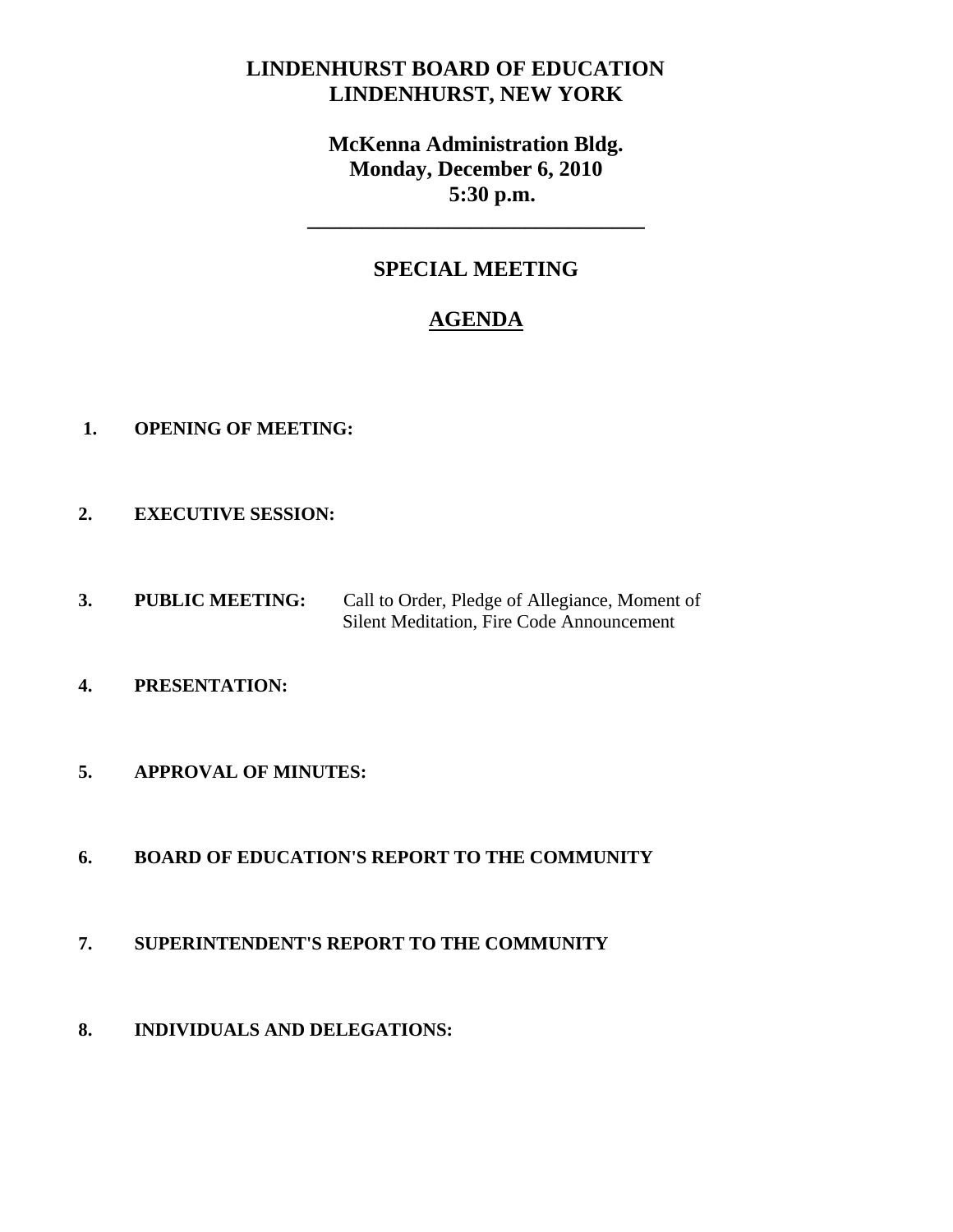#### **9. TRUSTEE'S REQUESTS**

#### **a. Recommendation by Edward J. Murphy, Jr.: BOARD OF EDUCATION VACANCY**

Recommended Action: Upon a motion made by Seconded by \_\_\_\_\_\_\_\_\_\_\_\_\_\_, the following resolution is offered

 WHEREAS, on September 7, 2010, Trustee Robert Brandenberger resigned from the Board of Education of the Lindenhurst Union Free School District; and

WHEREAS, the Board of Education believes that it is in the best interests of the District to have the vacancy created by Mr. Brandenberger resignation continue until the next annual Board election and vote;

NOW, THEREFORE, BE IT RESOLVED, that the vacancy in the office of Board of Education created by the resignation of Robert Brandenberger be continued until the next regularly scheduled annual Board election and vote on May 17, 2011.

Vote on the motion: Yes:

No:

Abstained:

Motion carried/defeated.

#### **b. Recommendation by Donna Hochman: BOARD OF EDUCATION VACANCY**

Recommended Action: Upon a motion made by \_\_\_\_\_\_\_\_\_\_\_\_\_\_\_\_\_\_\_, seconded by \_\_\_\_\_\_\_\_\_\_\_\_\_\_\_, the following resolution is offered

WHEREAS, on September 7, 2010, Trustee Robert Brandenberger resigned from the Board of Education of the Lindenhurst Union Free School District leaving a vacant seat on the Board;

NOW, THEREFORE, BE IT RESOLVED, that the same is hereby appointed to fill the vacancy in the office of Board of Education created by the resignation of Robert Brandenberger until the next regularly scheduled annual Board election and vote on May 17, 2011.

Vote on the motion: Yes:

No:

Abstained:

Motion carried/defeated.